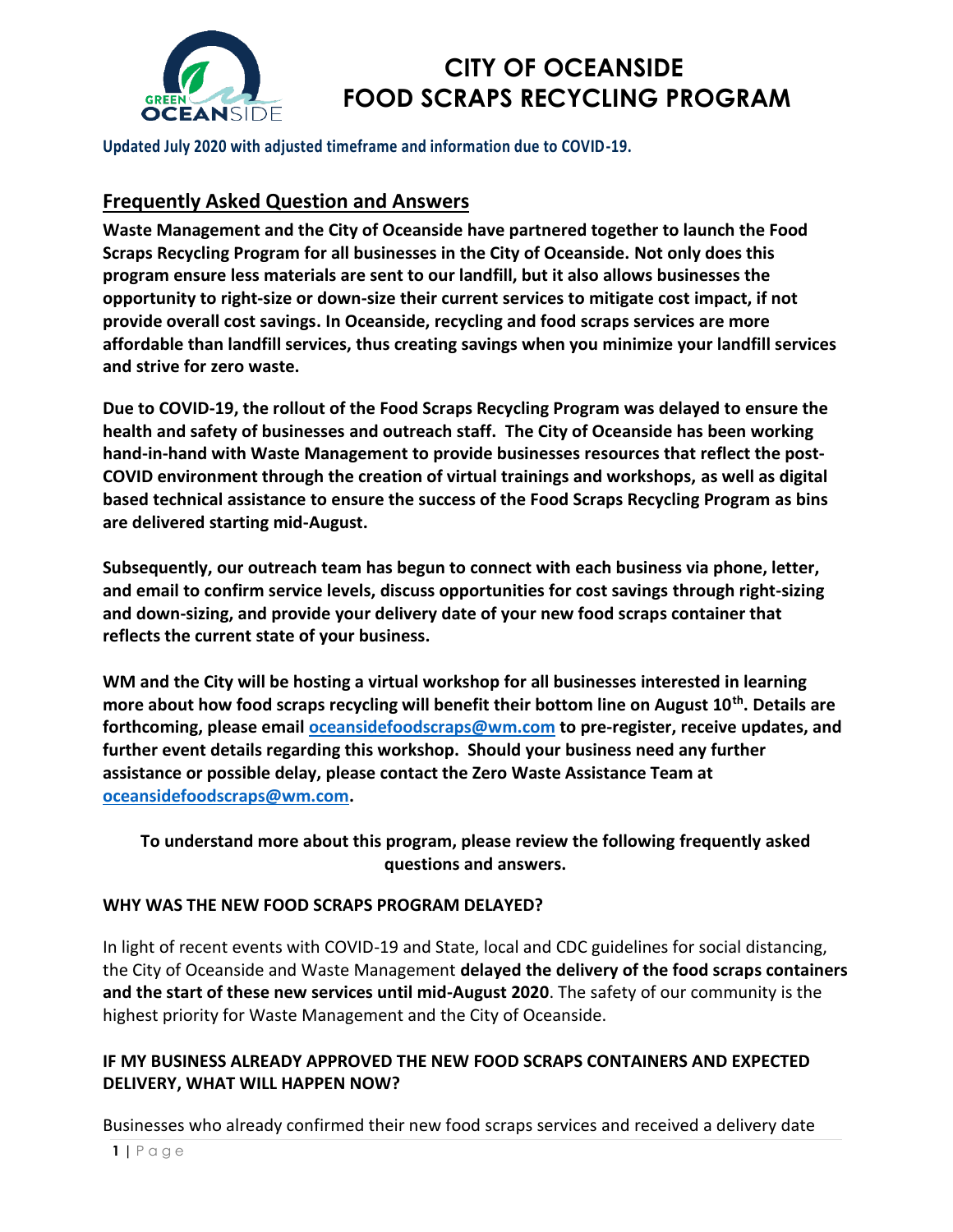

were contacted throughout March 2020 to inform them of the delay. We will begin the new program, with outreach staff re-contacting businesses to confirm services levels, to assist with further right-sizing and down-sizing of services, and to confirm bin delivery dates. This contact will occur starting in July 2020, with bins set to be delivered starting in mid-August 2020.

## **WHAT IF MY BUSINESS CANCELLED OR DOWN-SIZED SERVICE LEVELS DUE TO COVID-19?** As

businesses reopen, we are here to help you determine your appropriate service levels for your business. Our outreach staff will be contacting all businesses prior to food scraps container delivery to confirm which service levels best meet your needs, and to find additional cost savings from right-sizing and down-sizing service. Should you need to change your service levels further, you can do so at any time by contacting the Zero Waste Assistance Team at [oceansidefoodscraps@wm.com.](mailto:oceansidefoodscraps@wm.com)

## **WHAT IF I PREVIOUSLY APPROVED THE NEW FOOD SCRAPS CONTAINERS BUT DUE TO COVID-19 HAVE CHANGED MY SERVICE LEVELS?**

We're here to help you receive service levels appropriate for your business and its needs. Our outreach team will contact you to walk you through your previous services, determine what your new services levels should be with food scraps service added, find potential opportunities for cost savings, and confirm the date of your container delivery.

## **WHAT IF I MODIFY MY TRASH AND RECYCLING SERVICES WHEN ADDING FOOD SCRAPS COLLECTION, AND I DECIDE TO ADJUST THE SERVICE?**

We understand that your business operations will change during this time of uncertainty. Our outreach team will help establish the service levels that will best suit your needs, while keeping cost savings in mind. If you find that your landfill, recycling or food scraps services needs to be adjusted, you can change your service levels at any time. Email WM at [oceansidefoodscraps@wm.com](mailto:oceansidefoodscraps@wm.com) to adjust your services to reflect your current needs.

### **IF MY BUSINESS IS PARTIALLY CLOSED, DO I STILL NEED A FOOD SCRAPS CONTAINER?**

Yes, we encourage you to add food scraps recycling to your program. Both recycling and food scraps are less expensive than landfill service, and by right-sizing your services to lower landfill and add food scraps, you may find cost savings. Our outreach staff will work with you to determine what your current service levels needs are and how best to adjust to find cost savings.

## **MY BUSINESS OPERATIONS HAVE CHANGED DUE TO COVID-19. IS THERE ANY OPPORTUNITY TO DELAY THE DELIVERY OF MY BIN?**

We understand that COVID-19 has caused many changes and uncertainty to businesses and we are here to help. To accommodate social distancing standards, outreach staff will be contacting businesses through email or phone calls, and provide all resources digitally to avoid unnecessary in person contact. If you need any flexibility or delay with the delivery of your container, please email [oceansidefoodscraps@wm.com.](mailto:oceansidefoodscraps@wm.com)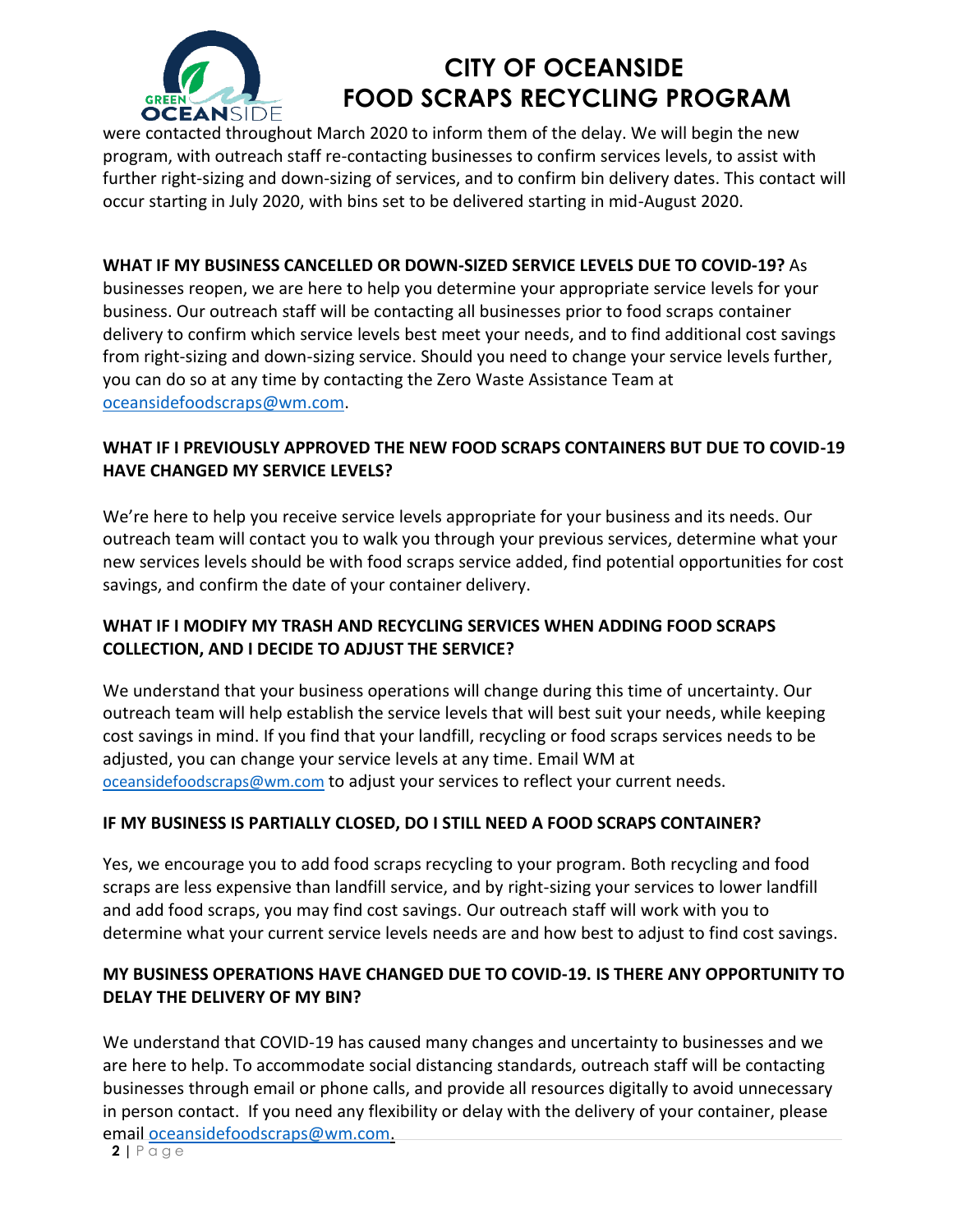

**WHAT IF MY DELIVERY DATE WAS SCHEDULED FOR MARCH OR APRIL, WILL I STILL BE CHARGED FOR THE FOOD SCRAPS CONTAINER?** 

No, you will not be charged until the containers are delivered.

## **WHAT IF I NOTICE A CHANGE IN CHARGES TO MY MONTHLY BILL?**

Waste Management will keep your landfill and recycling services the same until you have confirmed service level changes and received your food scraps container. If there are any problems with collection, please contact Waste Management customer service at (760) 439-2824. Additionally, your utility invoice is billed in advance and you may see a change in charges for the food scraps service. Please know that Waste Management and the City will reconcile any charges that may appear incorrectly on your bill.

## **WHAT IS THE NEW COMMERCIAL FOOD SCRAPS RECYCLING PROGRAM?**

The City of Oceanside (City) and Waste Management (WM) amended their agreement to comply with State law and to provide organics programming to Oceanside customers. The amendment and rates will become effective January 1, 2020. This means businesses must recycle food waste, referred to as organics, into bins separate from waste and landscape cuttings. Organics are food scraps and some food-soiled paper waste. A new brown bin will be provided to all businesses specifically for this organic waste.

As part of this program commercial customers will receive technical assistance and training, food rescue and food recovery resources, and food scrap/food soiled paper recycling services. Residential customers will receive enhanced food waste reduction programing, backyard composting opportunities, and other zero waste community-based programming. Even though this program does not provide curbside residential food scrap recycling services, it does provide for initial planning and infrastructure development for future residential organics management.

### **WHY IS THE CITY STARTING A FOOD SCRAP RECYCLING PROGRAM?**

Californians throw away nearly 6 million tons of food scraps or food waste each year. This represents about 18 percent of all the material that goes to landfill. There are new state regulations that requires each City and its businesses to divert food scraps and other organic material. The goal of this program is to reduce the amount of organics materials sent to our landfill to minimize greenhouse gas emissions. Landfills are the second largest source of methane generation in California. Specifically, food scraps produce methane gas as they decompose in landfills. This new regulation requires municipalities to implement programs to reduce the amount of organics disposed of in landfills 50% by 2020 and 75% by 2025. This program supports the City of Oceanside's Climate Action Plan and Zero Waste Strategic Management Plan goals of reaching 75-90% diversion by 2020. The food scrap recycling program is anticipated to increase the City's diversion rate from 67% to over 80% within one year of implementation. Additionally, these efforts will further the support sustainability efforts related to the Green Oceanside campaign.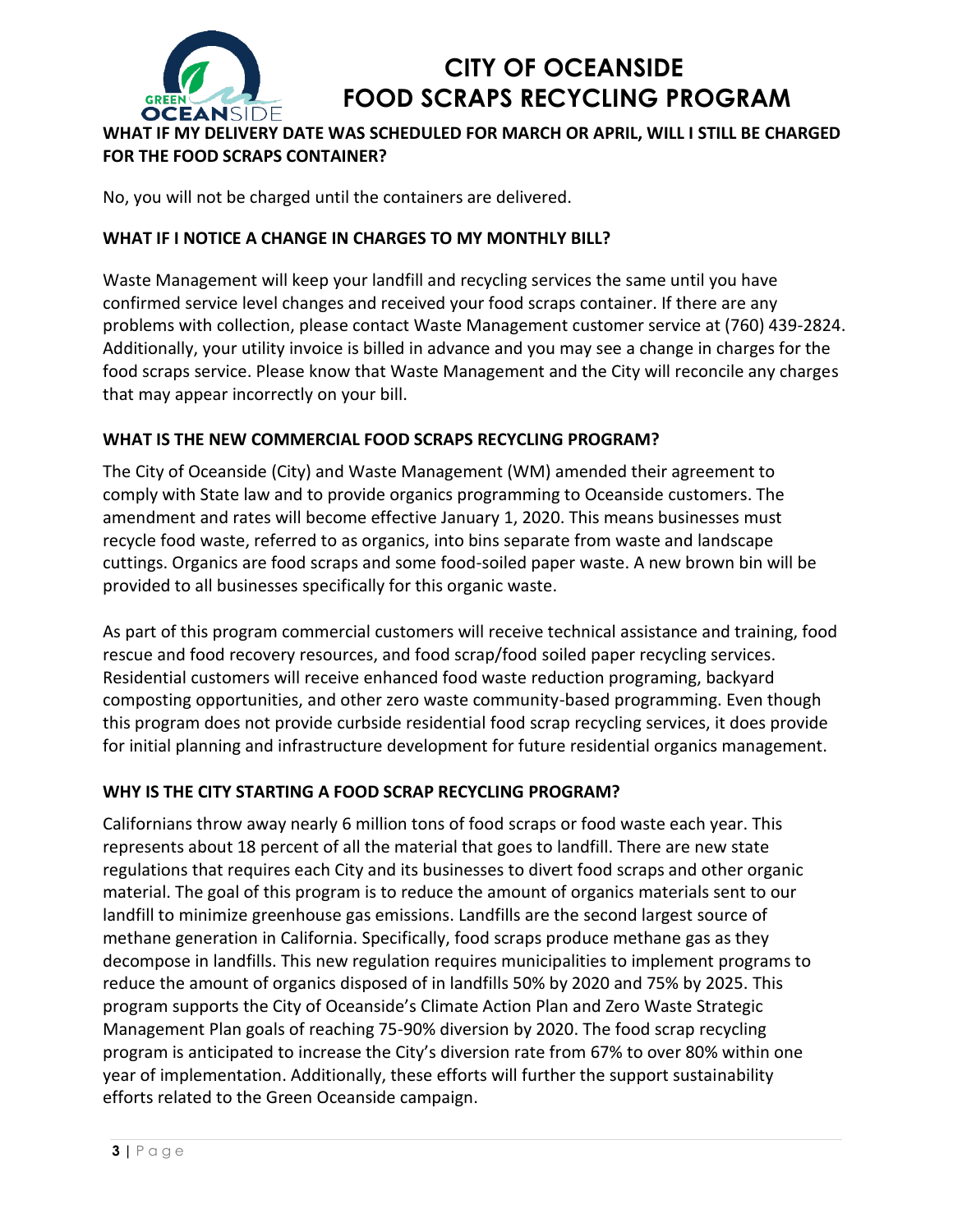

Organics material includes food scraps, compostable paper and greenwaste. Commercial food scrap recycling will keep food scraps/food soiled paper out of the landfill and processed as reusable material or renewable energy.

## **WHAT TYPE OF ORGANICS IS ACCEPTED IN THE COMMERCIAL FOOD SCRAP RECYCLING PROGRAM?**

Oceanside's commercial food scrap recycling program accepts all food scraps (including meat, bones, dairy, bread, fruits, vegetables, peels, pits, cobs, coffee grounds) and food soiled paper (food-soiled paper, paper towels, napkins, paper cups, paper egg cartons and pizzeria boxes). WM will continue to collect and recycle commercial greenwaste and commingled recyclables (rigid plastics, bottles, glass, office paper, and cardboard) separately.

## **IS IT OKAY TO PLACE FOG (FATS, OILS AND GREASE) INTO MY FOOD SCRAP CONTAINER?**

No, if you have fats, oils and grease, you are still required to collect and dispose of separately through your third-party haulers.

### **WHEN WILL COMMERCIAL CUSTOMERS RECEIVE SERVICE?**

The City began reaching out to all commercial customers in winter of 2019. January through mid-March 2020 most commercial customers received technical assistance, education, service evaluations to help with right-sizing, and the determination of the appropriate food scraps recycling services. Bins delivery will begin in mid-August 2020 for commercial customers. You will be contacted by the technical assistance team before your brown container is delivered.

## **DO ALL COMMERCIAL CUSTOMERS NEED TO PARTICPATE?**

Yes. State and local laws require the diversion of food scrap/food soiled paper from the landfill. All commercial customers are required to establish minimum service levels for landfill, recycling and food scraps. Additionally, we are offering delayed bin delivery to those customers who have requested delay of container delivery.

## **IS THIS PROGRAM COSTING OR SAVING THE CITY MONEY?**

The collection, processing, recycling and disposal of all material (landfill, recycling, and food scraps) has a cost. By implementing programs for recyclables and food scraps, the City is helping to stabilize rates by mitigating landfill transportation and disposal costs.

Customers will see a rate increase effective **January 1, 2020**. Organics services will cost approximately 75% of the trash rates. Organics costs 75% of the landfill rates, and recycling rates cost 50% further incentivizing participation in the program

### **HOW CAN WE SAVE MONEY?**

The City and Waste Management are dedicated to zero waste and providing exceptional recycling and food scrap recycling services, and programs that incentivize waste reduction, reuse and recycling first, before landfilling. In Oceanside, recycling and food scrap services are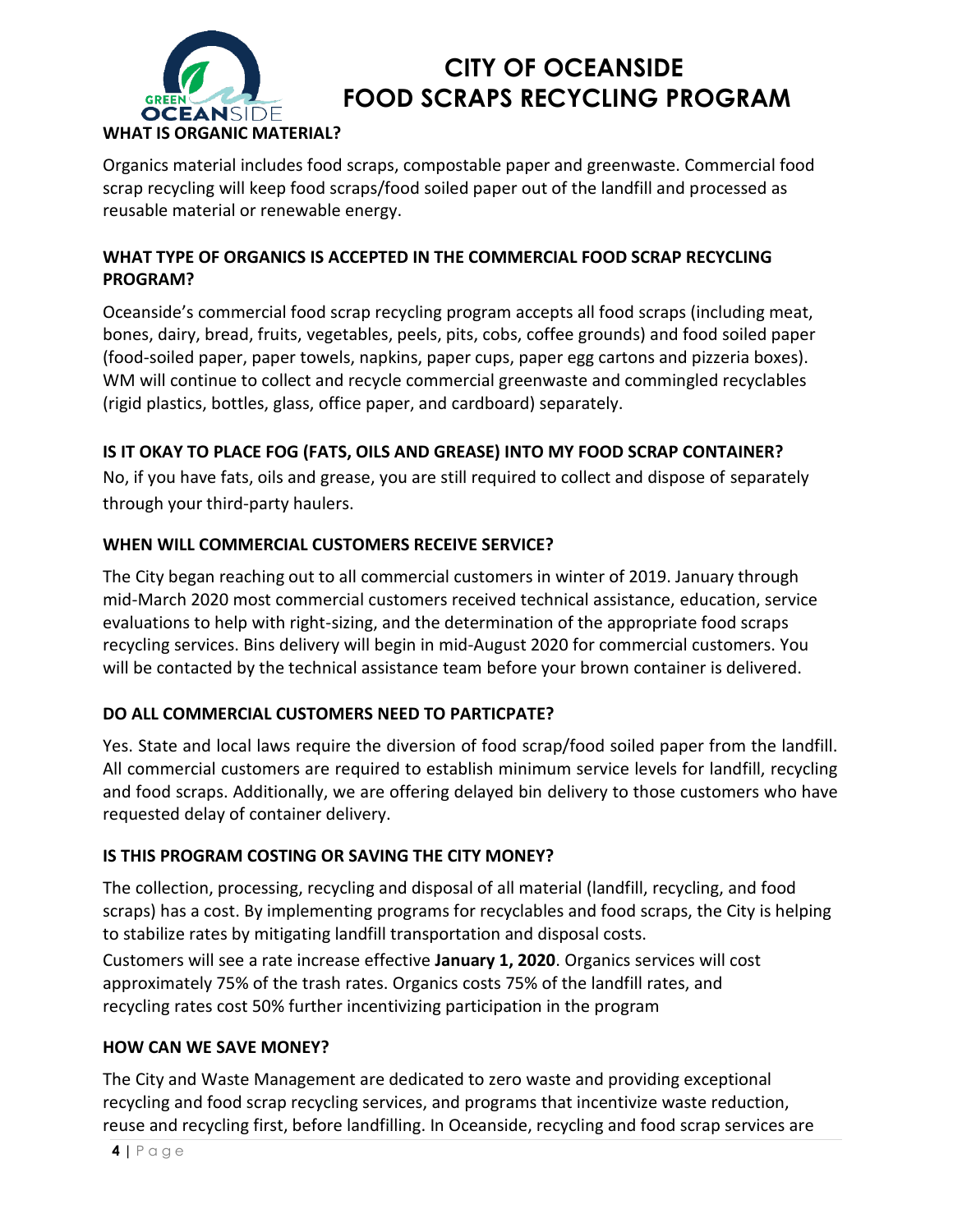

more affordable than landfill services, thus creating added savings when you minimize your landfill services. By taking measures to reduce the amount of waste your business generates you can keep your solid waste costs down. We will assist businesses with right-sizing or downsizing to find opportunities for cost savings.

## **HOW OFTEN IS MY COMMERCIAL FOOD SCRAP CONTAINER GOING TO BE PICKED UP?**

The amount of food scraps generated at commercial businesses varies, and is dependent on operation, type of business, food donation, and source reduction efforts. Technical assistance will be provided to all commercial customers to help determine the appropriate level of service for your business. Zero Waste Technical Assistance staff will discuss opportunities for food waste reduction and food scrap recycling service levels when your containers are delivered through digital resources. Please note City Code Chapter 13 establishes minimum service levels for commercial customers.

### **WILL MY FOOD SCRAP RECYCLING CONTAINER SMELL?**

Remember that with food scrap recycling, you are simply moving the food scraps/food soiled paper from your landfill bin into your food scraps (brown) bin. Food scrap recycling will not smell any differently than your current landfill and recycling services.

### **[SHOULD I USE A BAG FOR MY FOOD SCRAPS?](http://santaclaraca.gov/government/departments/public-works/environmental-programs/residential-garbage-recycling/residential-food-scrap-pilot-recycling-program/food-scraps-faqs#661)**

You are not required to bag your organics, but if you choose to you are required to use clear plastic bags prior to placing food scraps into the container. To keep your bin/cart clean, be sure to tie-off bags before placing them in the food scraps container. The plastic will be screened out during the pre-processing of the food scraps.

### **WHAT WILL BE THE SIZE OF MY ORGANICS CART?**

Commercial customers will receive 64-gallon carts or 2 cubic yard containers. Due to the weight of the organics, these will be the only sizes available. The size and frequency of collection will depend upon how much food scraps materials your business is generating. The Zero Waste Technical Assistance team will work closely with you on an ongoing basis to help you determine the appropriate size containers and service levels to meet your needs.

## **WHAT HAPPENS TO THE FOOD SCRAP/FOOD SOILED PAPER MATERIALS ONCE IT HAS BEEN COLLECTED?**

Waste Management is committed to finding innovative solutions for food scrap recycling. Waste Management utilizes its CORe technology that will use the food waste and food soiled paper collected in Oceanside to create an EBS organic slurry that will be used to generate renewable, green energy through co-digestion at municipal wastewater treatment plants.

## **[I DON'T GENERATE MUCH FOOD SCRAPS; WHY DO I NEED TO PARTIC](http://santaclaraca.gov/government/departments/public-works/environmental-programs/residential-garbage-recycling/residential-food-scrap-pilot-recycling-program/food-scraps-faqs#643)IPATE?**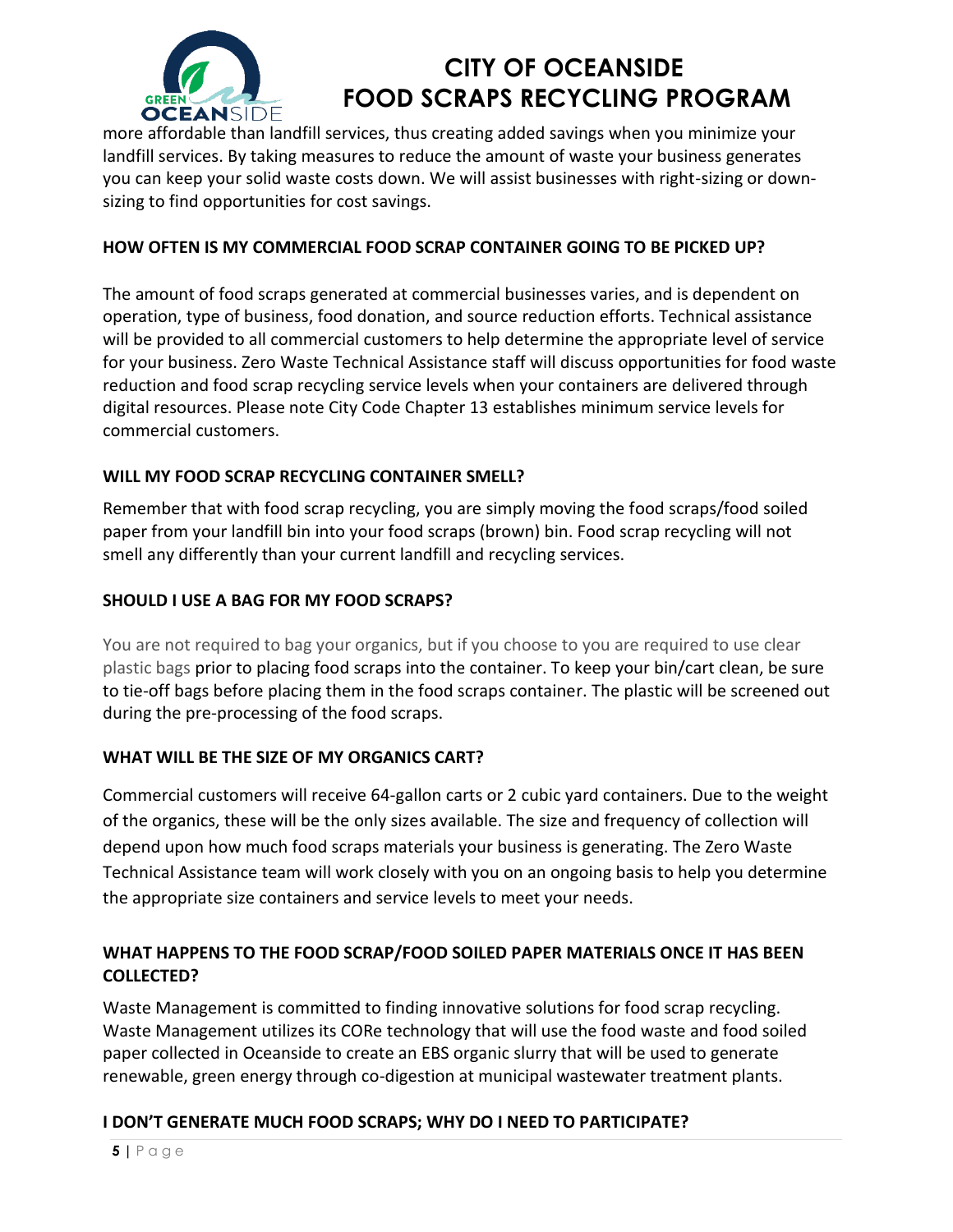

State and local laws require the diversion of food scrap/food soiled paper from the landfill. All commercial customers are required to establish minimum service levels for landfill, recycling and food scraps. In Oceanside food scraps/food soiled paper represent roughly 30% of the waste going to landfills, and services are 75% of the cost of landfilling for commercial customers. Participation by all generators of all sizes allow the City to ensure compliance as well as meet our zero waste goals.

## **CAN COMMERCIAL CUSTOMERS GET TECHNICAL ASSISTANCE AND TRAINING FOR THIS PROGRAM?**

Yes. To ensure a successful food scrap recycling program the City and Waste Management have partnered together to guarantee all commercial customers have an opportunity for technical assistance and training. This includes service evaluations to help with right-sizing, down-sizing and staff training and on-going as needed support. This assistance is free to all commercial customers. Virtual trainings and digital resources are available for easier and safe access to our Technical Assistance Team.

## **WILL FOOD SCRAPS SERVICES BE AVAILABLE TO RESIDENTS?**

Not at this time. Residential customers will receive enhanced food waste reduction programing, backyard composting opportunities, and other zero waste community based programming. Even though this program does not provide curbside residential food scrap recycling services, it does provide for initial planning and infrastructure development for future residential organics management.

### **WHY CAN'T I PUT FOOD SCRAPS IN MY YARD TRIMMINGS CONTAINER?**

Waste Management collects commercial greenwaste service separately from food scraps/food soiled paper due to the processing needs for both material streams.

Oceanside's residential greenwaste program also recycles yard trimmings into high quality compost and mulch at the El Corazon Compost Facility operated by Agri Service Inc. Even though this program does not provide curbside residential food scrap recycling services, the City is currently in initial planning and infrastructure development for future residential organics management.

## **CAN RESIDENTS RECYCLE FOOD SCRAPS ON THEIR OWN?**

Absolutely. The City and its partners offer multiple opportunities and resources to support home composting, sustainability and zero waste. These resources include but are not limited to zero waste cooking classes, sustainability workshops, compost bin programs and more. For more information regarding these programs and resources, please visit the Green Oceanside website at [www.GreenOceanside.org](http://www.greenoceanside.org/) or call (760) 435-4500.

## **WHERE CAN I GET MORE INFORMATION ON OCEANSIDE'S ORGANICS PROGRAM?**

Questions regarding the Food Scraps Recycling Program should be directed by email to